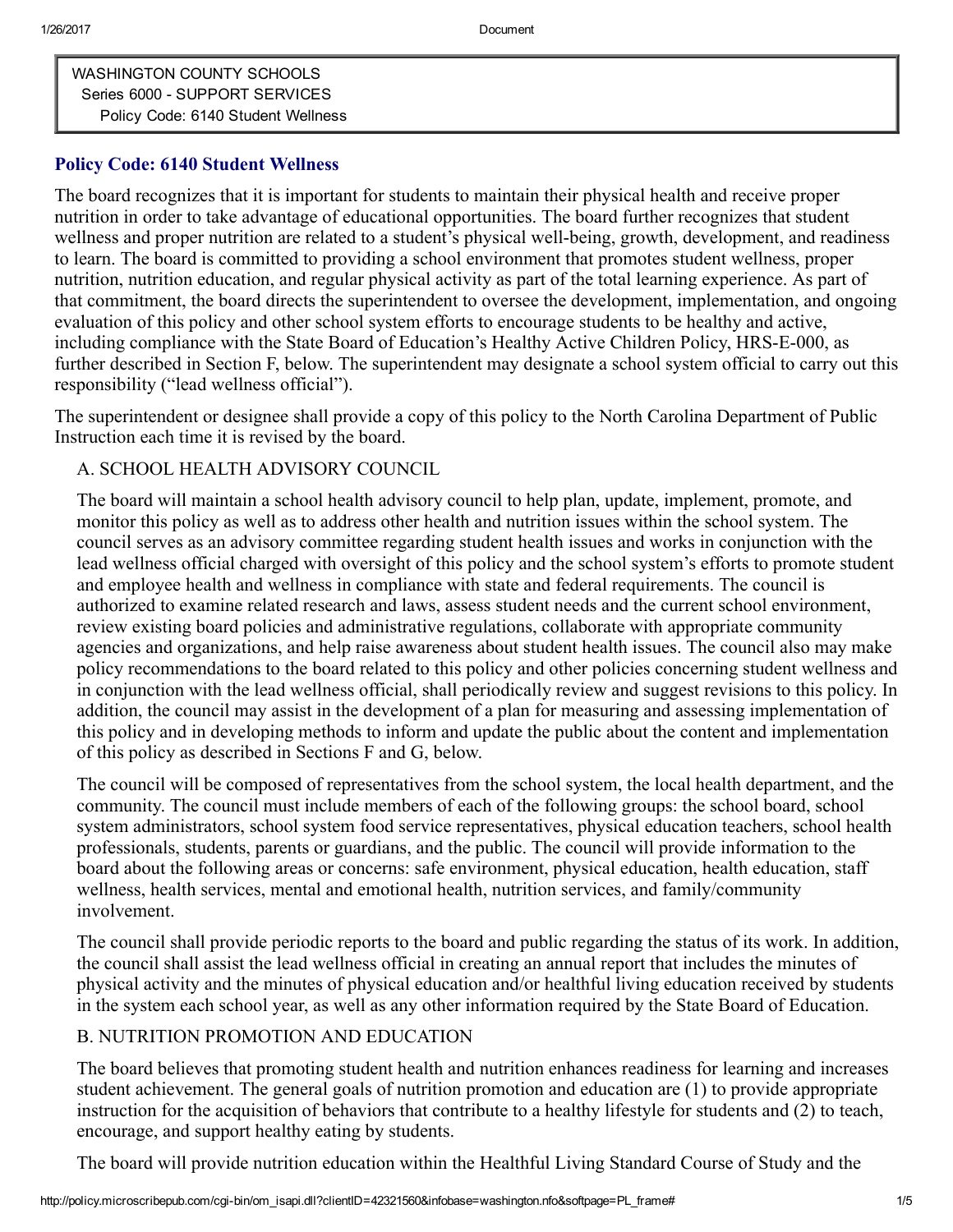#### 1/26/2017 Document

grade level expectations outlined in the Healthful Living Essential Standards adopted by the State Board of Education. Nutrition education should be designed to provide all students with the knowledge and skills needed to lead healthy lives. Students should learn to address nutrition-related health concerns through ageappropriate nutrition education lessons and activities.

Nutrition education and promotion should extend beyond the school environment by engaging and involving families and communities. School system personnel may coordinate with agencies and community organizations to provide opportunities for appropriate student projects related to nutrition. School system personnel are to work to disseminate and promote consistent nutrition messages throughout the school system, schools, classrooms, cafeterias, homes, community, and media.

In conjunction with the school health advisory council, the board establishes the following additional specific evidence-based goals and strategies for nutrition promotion and education. The board will periodically measure and report progress toward meeting these goals.

- Teachers will integrate nutrition education into core curriculum areas such as math, science, social studies, and language arts, as well as in non-core and elective subjects.
- The nutrition education program will be linked to school meal programs, school gardens, cafeteria nutrition promotion, after-school programs, and farm-to-school programs.
- Nutrition education will be offered in the cafeteria as well as the classroom, with coordination between the foodservice staff and teachers.

# C. NUTRITION STANDARDS AND GUIDELINES FOR ALL FOOD AND BEVERAGES AVAILABLE AT SCHOOL

Consistent with policy [6200](http://policy.microscribepub.com/cgi-bin/om_isapi.dll?clientID=42321560&infobase=washington.nfo&jump=6200&softpage=Document42#JUMPDEST_6200), Goals of School Nutrition Services, all foods available in the system's schools during the school day that are offered to students should help promote student health, reduce childhood obesity, provide a variety of nutritional meals, and promote lifelong healthy eating habits. All foods and beverages sold at school must meet the nutrition standards established in policy [6230,](http://policy.microscribepub.com/cgi-bin/om_isapi.dll?clientID=42321560&infobase=washington.nfo&jump=6230&softpage=Document42#JUMPDEST_6230) School Meal and Competitive Foods Standards, including the following:

## 1. School Lunch, Breakfast and Snack Programs

Foods provided through the National School Lunch, School Breakfast, or After School Snack Programs must comply with federal and state nutrition standards. The director of child nutrition shall ensure that school system guidelines for reimbursable meals are not less restrictive than regulations and guidelines issued for schools in accordance with federal law.

## 2. Competitive Foods

All foods sold on school campuses during the school day (defined as the period from midnight through 30 minutes after the dismissal bell rings) in competition with the National School Lunch or School Breakfast Programs ("competitive foods") must comply with the federal Smart Snacks standards. Competitive foods include food, snacks and beverages from a la carte menus, vending machines, and outside suppliers, as well as foods or beverages sold in school stores and at fund-raisers. Vending machine sales also must comply with the requirements of G.S. 115C-264.2 and *Eat Smart: North Carolina's Recommended Standards for All Foods in Schools*.

3. Other Foods Available on the School Campus During the School Day and After the School Day

School principals may establish rules for foods and beverages brought from home for classroom events or parties during the school day or for extracurricular activities after the school day. The board encourages principals to establish rules that are consistent with the Smart Snacks standards.

Fundraising activities that involve the sale of foods and/or beverages to students during the school day (from midnight until 30 minutes after the dismissal bell rings) must comply with the Smart Snack Rules and may not be conducted until after the end of the last lunch period. See policy [6230,](http://policy.microscribepub.com/cgi-bin/om_isapi.dll?clientID=42321560&infobase=washington.nfo&jump=6230&softpage=Document42#JUMPDEST_6230) School Meal and Competitive Foods Standards.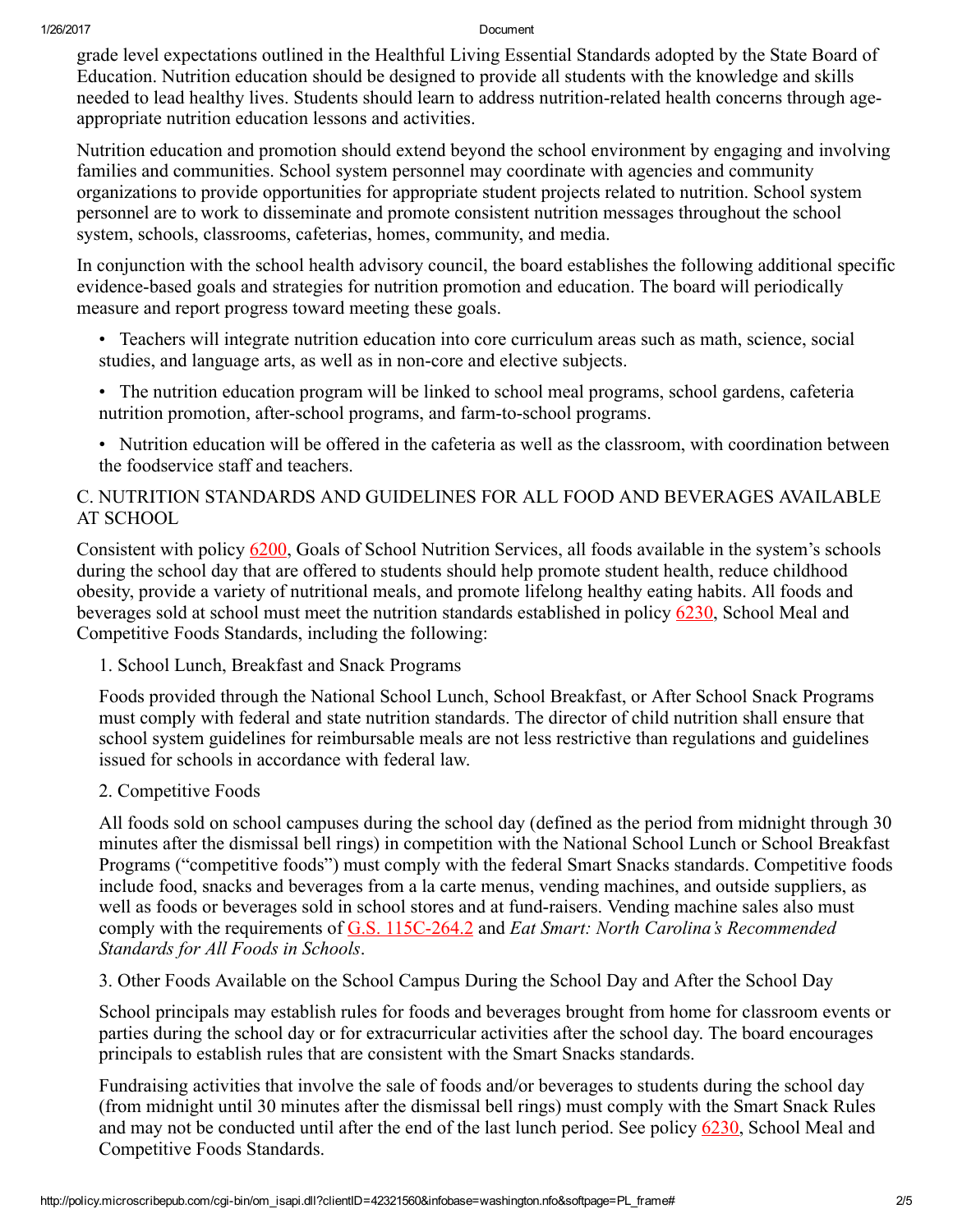#### 1/26/2017 Document

School principals may establish standards for fund-raising activities conducted after the school day (beginning 31 minutes after the dismissal bell rings) that involve the sale of food and/or beverages. The board encourages alternative fundraising activities such as non-food items or physical activity. 4. Food and Beverage Marketing

Food and beverage marketing on school campuses during the school day must meet federal and state standards.

## D. PHYSICAL EDUCATION AND PHYSICAL ACTIVITY

## 1. Goals of the Physical Education Program

The goal of the physical education program is to promote lifelong physical activity and provide instruction in the skills and knowledge necessary for lifelong participation in physical activity. To address issues such as obesity, cardiovascular disease, and Type II diabetes, students enrolled in kindergarten through eighth grade must have the opportunity to participate in physical activity as part of the system's physical education curriculum. The goal for elementary schools is to provide 150 minutes weekly of quality physical education with a certified physical education teacher. The goal for middle schools is to provide 225 minutes weekly of Healthful Living Education, divided equally between health and physical education with certified health and physical education teachers.

### 2. The Physical Education Course

The physical education course should be designed to foster support and guidance for being physically active, help students know and understand the value of being physically fit, and teach students the types of activities that contribute to total fitness. The course is to be taught in an environment where students can learn, practice, and receive assessment on developmentally appropriate skills and knowledge as defined in the North Carolina Healthful Living Standard Course of Study. Students should be engaged in moderate to vigorous physical activity for fifty percent or more of class time. Class for physical education should be equivalent in size to those of other academic classes.

## 3. Physical Activity Requirements and Goals

School personnel should strive to provide opportunities for age- and developmentally-appropriate physical activity during the day for all students so that students can learn how to maintain a physically active lifestyle. Schools must provide a minimum of 30 minutes of moderate to vigorous physical activity daily for kindergarten through eighth-grade students. Such activity may be achieved through a regular daily physical education class as described in Sections D.1 and D.2 above, or through recess, dance, classroom energizers and/or other curriculum-based physical activity programs of at least 10 minutes duration, that, when combined, total 30 minutes of daily physical activity. Principals shall work with teachers to ensure that students meet the minimum physical activity requirement. The board will periodically measure and report progress toward meeting these goals.

To ensure that students have ongoing opportunities for physical activity and maintain a positive attitude towards physical activity, structured/unstructured recess and other physical activity may not be taken away from students as a form of punishment. In addition, severe and inappropriate exercise may not be used as a form of punishment for students.

In conjunction with the school health advisory council, the board establishes the following additional specific evidence-based goals and strategies for physical activity:

- Middle and high schools will provide extra-curricular activities that enable students to select from a variety of sports and other active endeavors.
- Elementary students will be provided the opportunity to participate in daily recess.
- Teachers will incorporate opportunities for physical activity in the classroom whenever possible.
- Schools will provide annual fitness testing for all students and provide confidential reports directly to parents.

# E. OTHER SCHOOL-BASED ACTIVITIES TO PROMOTE WELLNESS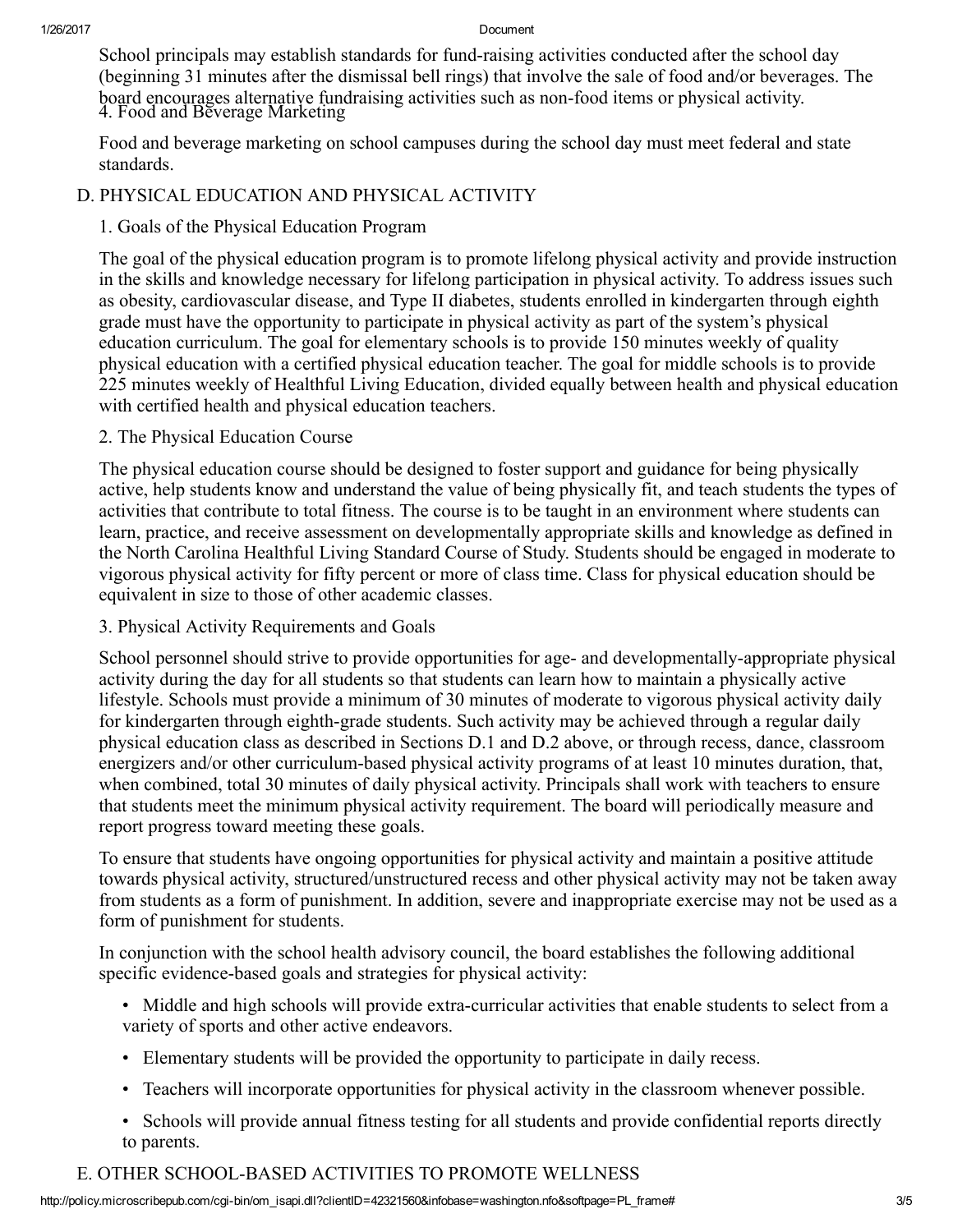#### 1/26/2017 Document

In addition to the standards discussed above, the board adopts the following goals for school-based activities designed to promote wellness:

- 1. Schools will provide a clean and safe meal environment.
- 2. Students will be provided adequate time to eat meals.
- 3. Drinking water will be available at all meal periods and throughout the school day.
- 4. Professional development will be provided for school system nutrition staff.

5. To the extent possible, the school system will utilize available funding and outside programs to enhance student wellness.

6. Food will not be used in the schools as a reward or punishment.

7. As appropriate, the goals of this wellness policy will be considered in planning all school-based activities.

8. Administrators, teachers, school nutrition personnel, students, parents or guardians, and community members will be encouraged to serve as positive role models to promote student wellness.

### F. IMPLEMENTATION AND REVIEW OF POLICY

1. Oversight and Monitoring of Implementation and Progress

The lead wellness official, in conjunction with the school health advisory council, shall oversee the implementation of this policy and monitor system schools, programs, and curricula to ensure compliance with and to assess progress under this policy, related policies, and established guidelines or administrative regulations. Each principal shall be responsible for and shall report to the lead wellness official regarding compliance and measurements of progress in his or her school. Staff members responsible for programs related to student wellness also shall report to the lead wellness official regarding the status of such programs.

2. Review of Policy

The lead wellness official shall work with members of the school health advisory council to periodically review and update this policy based on an assessment of the school system's compliance with the policy, progress toward meeting the policy goals, and other relevant factors.

#### 3. Annual Reporting

a. The lead wellness official shall prepare annual written reports to the superintendent and State Board of Education that describe the school system's progress towards achieving the goals established in this policy and that provide all other information required by the superintendent and/or the State Board of Education pertaining to the school system's efforts to comply with this policy and SBE policy HRS-E-000. This information shall be provided to the public as provided in Section G, below.

b. The superintendent or designee shall report annually to the board and public on the system's compliance with laws and policies related to student wellness, the implementation of this policy, and progress toward meeting the goals of the policy. At a minimum, the superintendent or designee shall measure and report the following:

1) the extent to which the individual schools are in compliance with this policy;

2) the extent to which the board's wellness policy compares to model local school wellness policies and meets state and federal requirements; and

3) a description of each school's progress in attaining the goals of this policy and a summary of the school's activities undertaken in support of the policy goals.

The report may also include the following items:

4) an assessment of the school environment regarding student wellness issues;